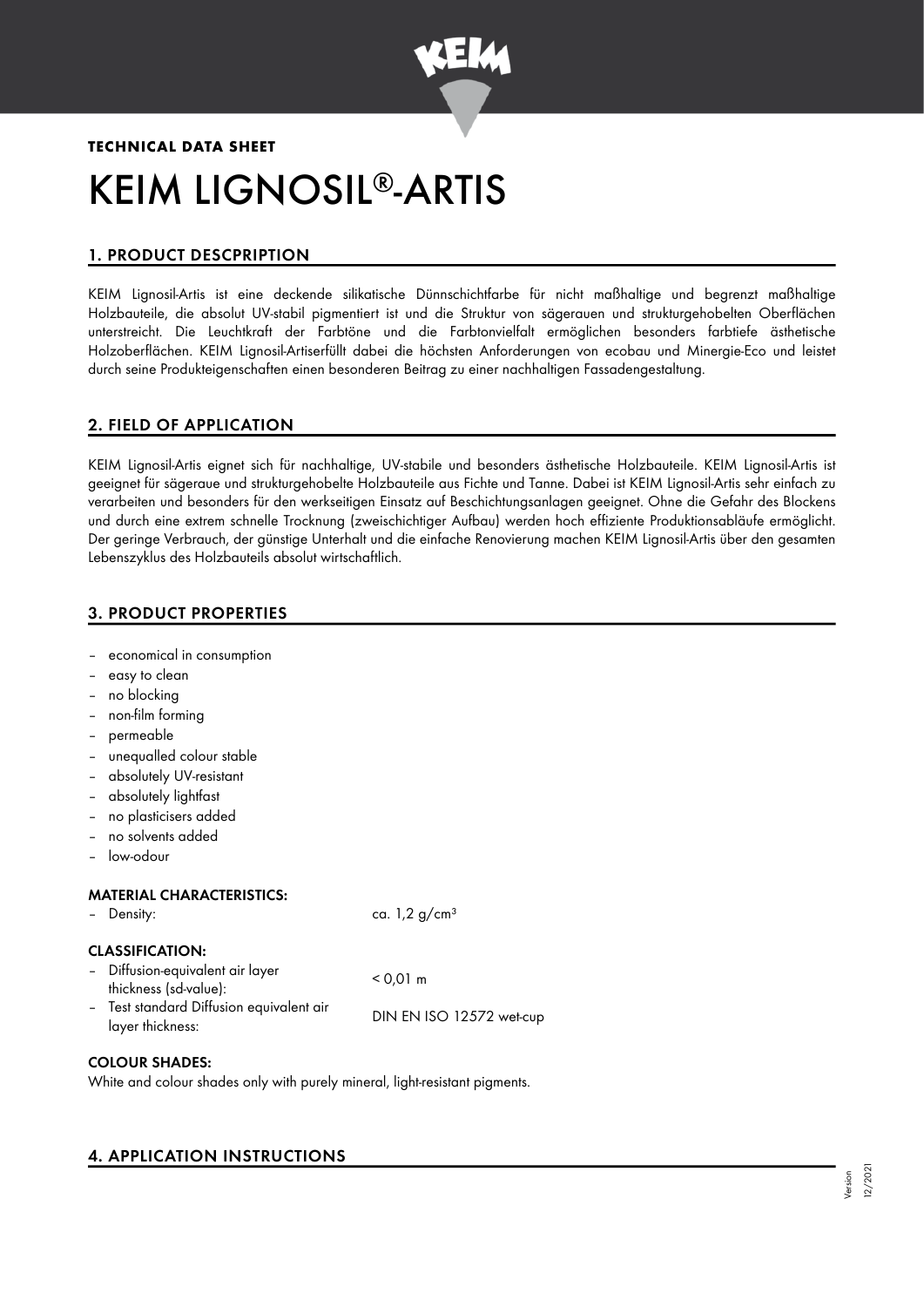#### SUBSTRATE PREPARATION:

Der Untergrund muss tragfähig, trocken (Holzfeuchte unter 18 %, gemäß BFS-Merkblatt Nr. 18), sauber und frei von allen losen Teilen, Staub, Öl und sonstigen trennend wirkenden Stoffen sein. Untergrund nicht schleifen, nur reinigen. Der Untergrund muss sägerau oder strukturgehobelt sein und muss aus Fichte oder Tanne bestehen.

#### APPLICATION CONDITIONS:

Ambient and substrate temperature ≥ 5 °C during application and drying. Do not apply in direct sunlight or on sun-heated substrates. Protect surfaces from direct sun, wind and rain during and after application.

#### DRYING TIME:

Can be overcoated after 2 hours at the earliest (at 23°C and 50% RH). Surface dry after 0.5 hours at the earliest (at 23 °C and 50% relative humidity) At higher relative humidity, layer thicknesses and/or lower temperatures, drying is delayed accordingly.

#### CONSUMPTION:

approx.  $0.2$   $1/m^2$  for two coatings.

These material consumption values are guide values for smooth substrates. Exact consumption values must be determined by means of test areas.

#### CLEANING OF TOOLS:

Clean immediately with water.

# 5. PACKAGING

| <b>Container content</b> | Unit of measure | Type of container |
|--------------------------|-----------------|-------------------|
|                          |                 | tin bucket        |
| 20                       |                 | tin bucket        |
|                          |                 | can               |

# 6. STORAGE

| max. storage time | <b>Storage conditions</b>                                                                   |
|-------------------|---------------------------------------------------------------------------------------------|
| 12 months         | cool<br>frost-free<br>keep container tightly sealed.<br>protected from heat and direct sun. |

# 7. DISPOSAL

For disposal information refer to section 13 of the safety data sheet.

#### EC WASTE CODE:

Waste code: 08 01 12

# 8. SAFETY INSTRUCTIONS

Please, refer to the Material Safety Data Sheet.